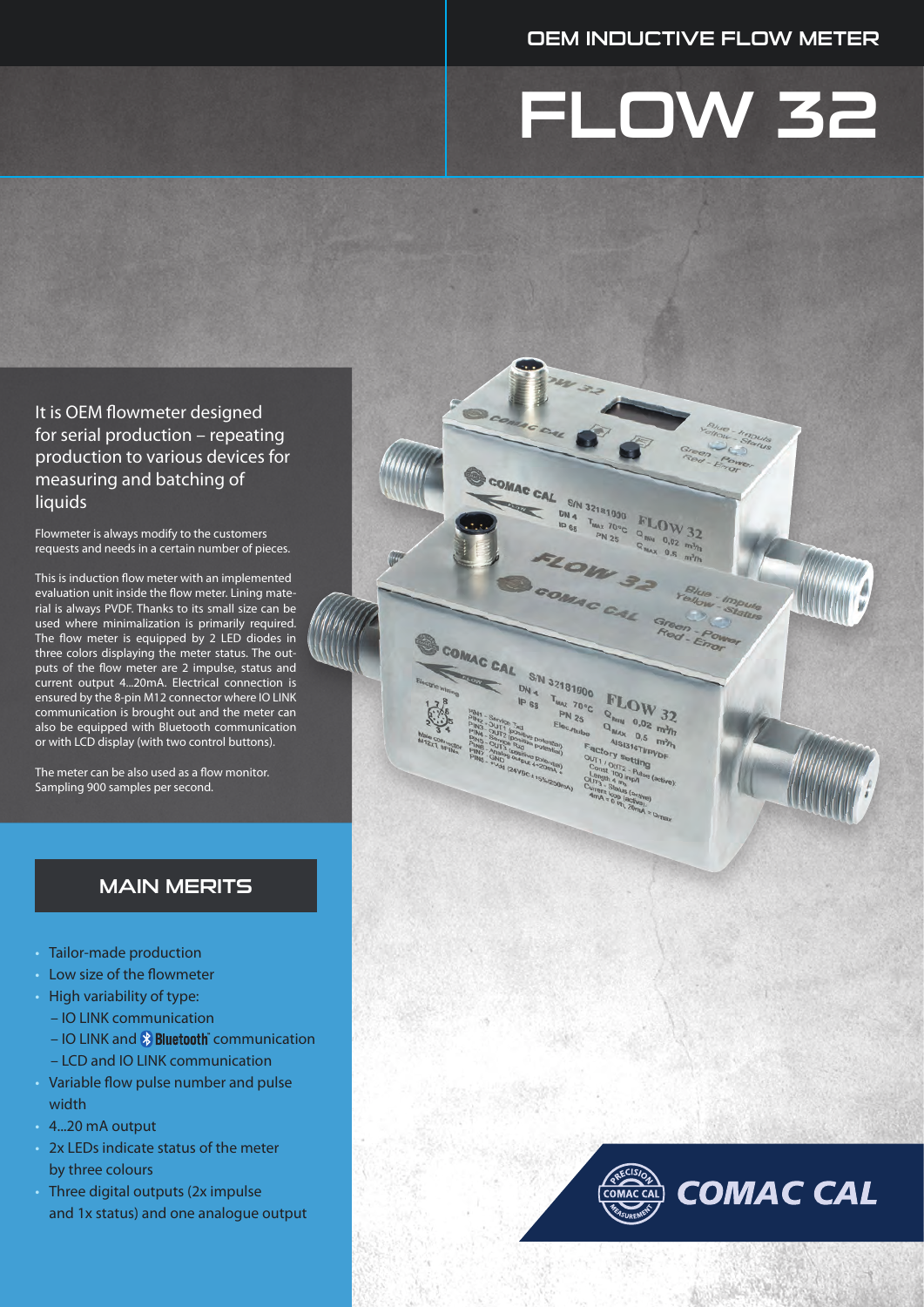## TECHNICAL DATA

| Power                                     | 24V DC±15% power with polarity reversal protection                                  |  |  |  |
|-------------------------------------------|-------------------------------------------------------------------------------------|--|--|--|
| Imput power                               | 3 VA                                                                                |  |  |  |
| Diameter Nominal                          | DN 420                                                                              |  |  |  |
| Lining material                           | <b>PVDF</b>                                                                         |  |  |  |
| Measured fluid min. conductivity          | 20 µS/cm (at a lower conductivity, upon agreement with the manufacturer)            |  |  |  |
| Sampling                                  | 900 samples per second (standart)                                                   |  |  |  |
| Standard process connection               | DN4DN15 - G1/2"; DN20 - G3/4"                                                       |  |  |  |
| Electrical connection                     | connector M12, 8 pin                                                                |  |  |  |
| Meter IP code                             | <b>IP65</b>                                                                         |  |  |  |
| Display                                   | 4x LED; LCD display (4x8)                                                           |  |  |  |
| Maximum temperature of medium             | 70 °C (as per lining), at i higher temperature, upon agreement<br>with manufacturer |  |  |  |
| Electrode material                        | CrNi steel DIN 1.4571                                                               |  |  |  |
|                                           | stainless steel                                                                     |  |  |  |
| Materail coming in contact with<br>medium | <b>EPDM</b> and Silicone seals                                                      |  |  |  |
|                                           | <b>PVDF</b>                                                                         |  |  |  |
| Accuracy                                  | 1% for 110 m/s (repeatability up to 0,5%)                                           |  |  |  |
|                                           | 2% for 0,21 m/s (repeatability up to 0,5%)                                          |  |  |  |
| Outputs (active)                          | OUT1 - impulse (max. 800 Hz)                                                        |  |  |  |
|                                           | OUT2 - impulse/status (max. 800 Hz)                                                 |  |  |  |
|                                           | OUT3 – status                                                                       |  |  |  |
|                                           | Analog 420 mA                                                                       |  |  |  |
| Communication                             | IO LINK (A1)                                                                        |  |  |  |
|                                           | Bluetooth and IO LINK (A2)                                                          |  |  |  |
|                                           | LCD display and IO LINK (A3)                                                        |  |  |  |
| Ambient humidity                          | max. 90 %                                                                           |  |  |  |
| Pressure                                  | <b>PN 25</b>                                                                        |  |  |  |

## METER STATES DISPLAYED

It is continuously displayed by two indicarot LEDs located in the evaluation unit top cover. The meter status indicated by the LEDs can be as follows:

| LED <sub>1</sub> | LED <sub>2</sub>        | <b>Description</b>                                                                                                            | Current output    |
|------------------|-------------------------|-------------------------------------------------------------------------------------------------------------------------------|-------------------|
| green            |                         | The meter is in order and the flow rate is zero or negative<br>(unless bidirectional measurement is set)                      | 4 m A             |
| areen            | blue LED is<br>flashing | The meter is in good order and the flow is positive where the<br>blue LED is indicating the transmission of volumetric pulses | $4.20 \text{ mA}$ |
| red LED          |                         | Meter is not of order, service necessary                                                                                      | $<$ 4 mA          |
| red LED          | vellow LED              | Mater is temporarily beyond paramateres                                                                                       | $<$ 4 mA          |
|                  |                         | Supply voltage error                                                                                                          |                   |



### M12 CONNECTOR PINOUT

**Standard M12 male connector on meter's body pinout:** 8-pin M12 connector for 24 V DC±15 % power, pulse output and current loop.



| PIN <sub>1</sub> | Not connected                                                         |
|------------------|-----------------------------------------------------------------------|
| PIN <sub>2</sub> | OUT1 impulse<br>(collector – positive potential)                      |
| PIN <sub>3</sub> | OUT2 impulse/FlowSwitch/direction<br>(collector – positive potential) |
| PIN4             | <b>IO-LINK</b>                                                        |
| PIN <sub>5</sub> | OUT3 failure<br>(collector – positive potential)                      |
| PIN <sub>6</sub> | Analog output 420mA +                                                 |
| PIN7             | GND                                                                   |
| PIN <sub>8</sub> | $+Vdd$ (24VDC $\pm$ 15%)                                              |
|                  |                                                                       |

## FLOW RANGES

*Instantaneous flow rate corresponding to flow velocity*

| Diameter nominal | $Q_{\text{min}}$ [m <sup>3</sup> /h]<br>us $Q_{min}/Q_{max}$ | $Q_{max}$ [m <sup>3</sup> /h] |  |
|------------------|--------------------------------------------------------------|-------------------------------|--|
| [mm]             | 1/60<br>$(0.2 \, \text{m/s})$                                | $(12 \, \text{m/s})$          |  |
| DN4              | 0,02                                                         | 0,5                           |  |
| DN <sub>6</sub>  | 0,03                                                         | 1                             |  |
| DN8              | 0,04                                                         | $\overline{2}$                |  |
| <b>DN10</b>      | 0,06                                                         | 3                             |  |
| <b>DN15</b>      | 0,2                                                          | 7                             |  |
| <b>DN 20</b>     | 0,25                                                         | 10                            |  |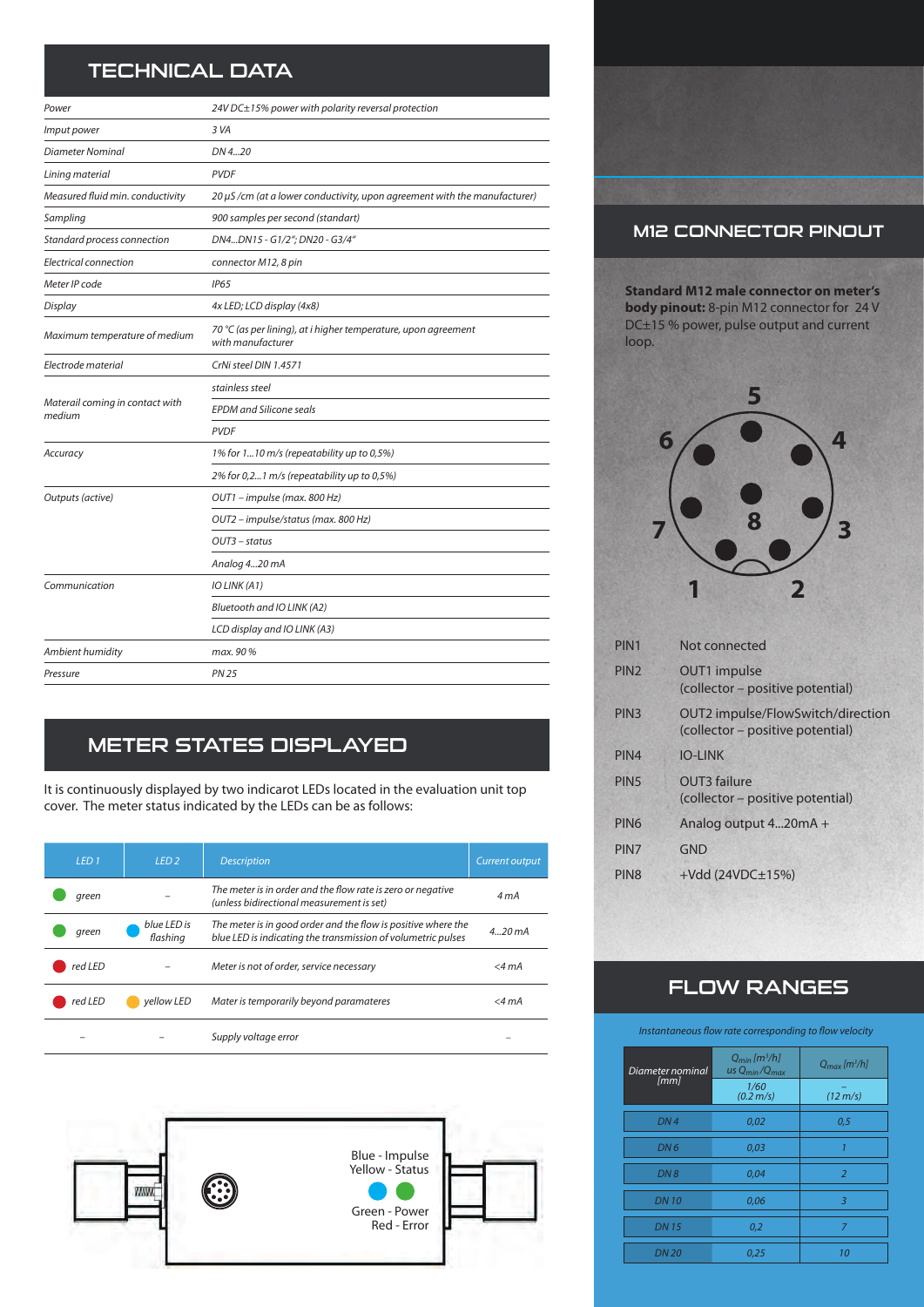### OEM INDUCTIVE FLOW METER

## FLOW 32

### FEASIBLE OUTPUT CONFIGURATIONS



The status output OUT3 (active) is specified for sending the **FAULTY STATE** information, whereas the faulty state is one of the two states: – detective flow sensor

– measured signal is beyond limits (signal cannot be measured)

Note: The failure status is indicated by open outputs!

(EN ISO 228-1)

### TECHNICAL DRAWING (EN ISO 228-1)



### DIMENSIONAL TABLE

| <b>Dimension</b><br>[mm] | Length [mm] |    |                | Height [mm] |    |    | Mountain wrantch |    |
|--------------------------|-------------|----|----------------|-------------|----|----|------------------|----|
| DN                       | L1          | L2 | L <sub>3</sub> | W           | H1 | H2 | H <sub>3</sub>   | К  |
| $\overline{4}$           | 161         | 97 | 16,5           | 49          | 80 | 70 | 32               | 17 |
| 6                        | 161         | 97 | 16,5           | 49          | 80 | 70 | 32               | 17 |
| 8                        | 161         | 97 | 16,5           | 49          | 80 | 70 | 32               | 17 |
| 10                       | 161         | 97 | 16,5           | 49          | 80 | 70 | 32               | 17 |
| 15                       | 161         | 97 | 16,5           | 49          | 80 | 70 | 32               | 17 |
| 20                       | 161         | 97 | 16,5           | 49          | 80 | 70 | 32               | 22 |